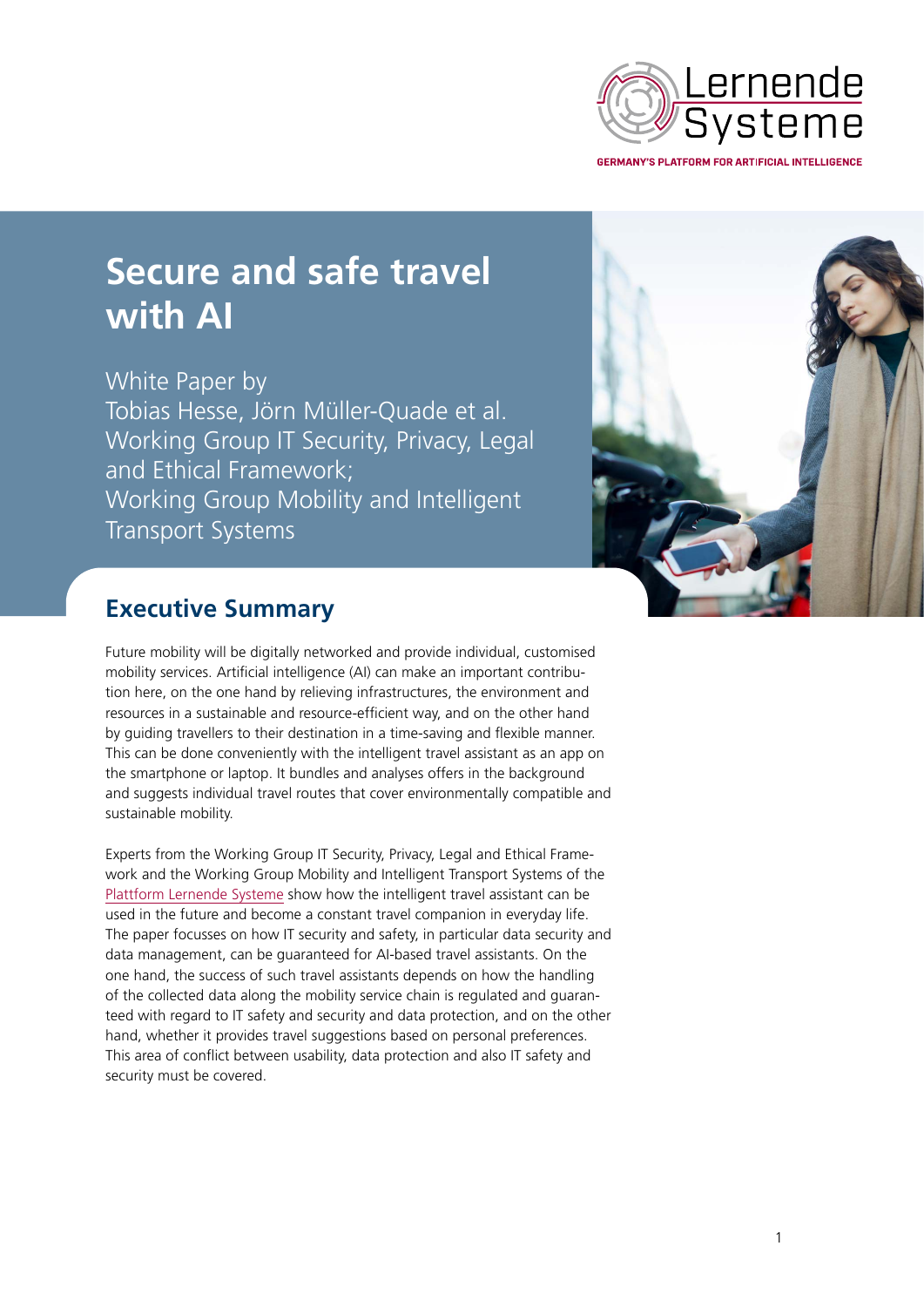## How the AI-based travel assistant works

First the authors illustrate how an intelligent travel app can function by using the future environment scenario of a digital travel assistant from "Carla's Journey" (chapter 2), which was developed by the working group Mobility and Intelligent Transport Systems. The scenario illustrates how travellers, in this case Carla, will be able to reach their destination more easily, more quickly, more resource-efficient, and also more safely, more securely and more flexibly with the help of AI-based means of transport, infrastructures and applications (e.g. assistance systems). All this supported by an intelligent travel assistant that is constantly learning through AI methods.

**Future environment scenario:** The goal of the intelligent travel assistant is to determine the best possible journey regarding individual preferences, options and contextual factors. Finally, the travel assistant can be used at any time **before**, **during** and **after** a **journey**: for planning and booking, but also for changing the journey in the event of unforeseen restrictions in the traffic flow. And as a further advantage: it is also constantly evolving through feedback from users (chapter 2.3).

**Technical basis – mobility platform:** The technical basis of the intelligent travel assistant is a digital mobility platform that is part of a system architecture that voluntarily networks several data holders, such as mobility operators or companies for transport or infrastructure (chapter 2.3.2). The mobility platform itself does not hold any data centrally. This builds a basis for the participation of all actors – from mobility operators to other data holders to users – in a creative trust ecosystem. A key factor for the mobility platform is the trustworthy identification of the mobility providers; flanked by corresponding guidelines as well as legal compliance regarding access rights, data economy, audits or independent certifications.

The operator model of the respective mobility platform to which the intelligent travel assistant is connected can be designed in different ways: A superordinate central platform or a federated decentralised platform are possible (chapter 4.3).

### Trade-off between usability and data protection

In addition to possible options for the design of digital travel assistants, the authors outline the trade-off between usability and data protection by using the scenario to show where and when which types of data are generated by which actors within the entire mobility ecosystem (see Figure 1).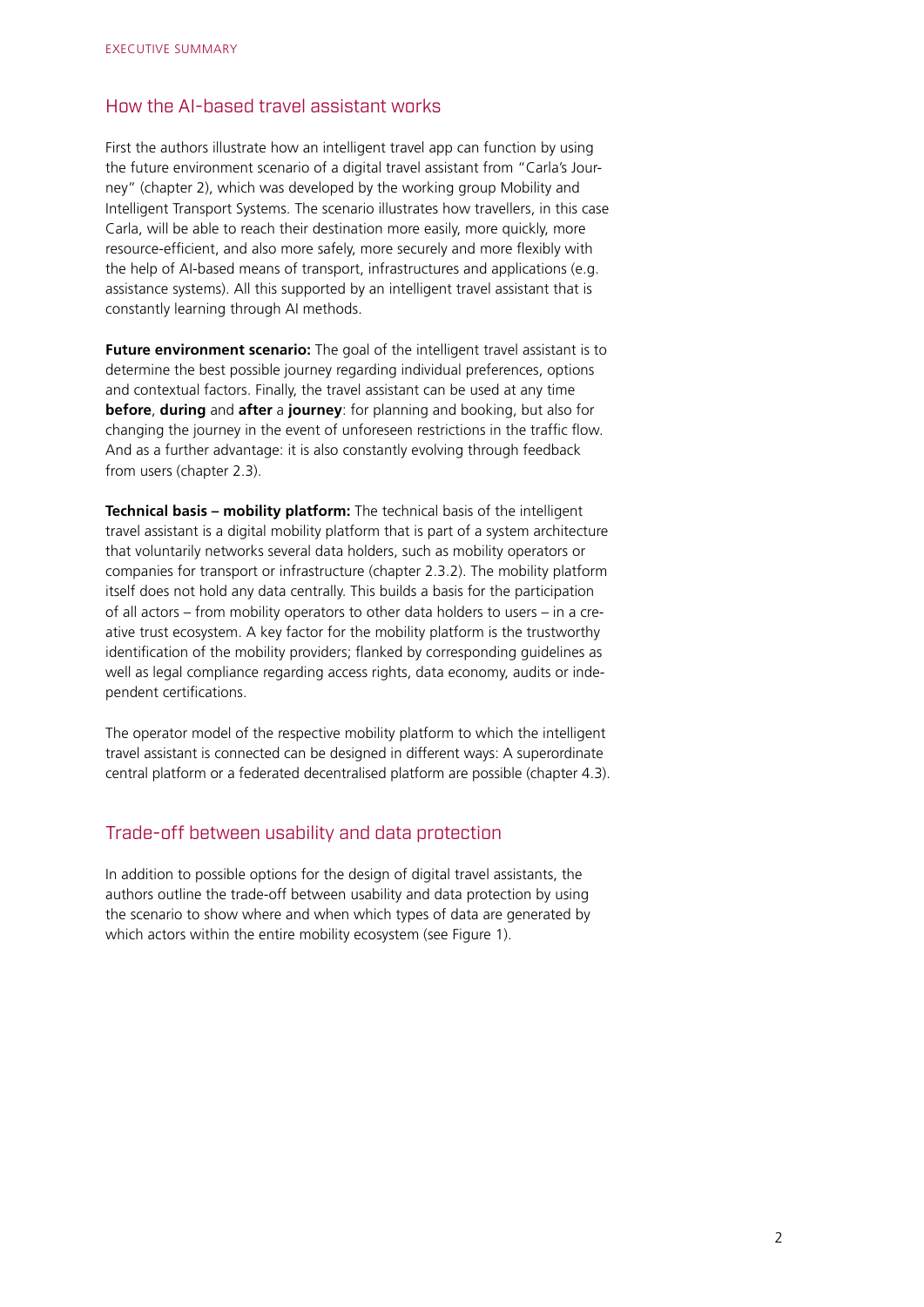**Figure 1: Overview on the whole data path including all actors in the mobility data ecosystem**



In such a complex data ecosystem the functionality of intelligent travel assistants themselves and the large amount of generated data – sometimes also sensitive customer data – place high demands on IT safety and security and data protection. Therefore, the type of data and also the required level of IT security depends on the type of platform on which the intelligent travel assistant is based (see Figure 2).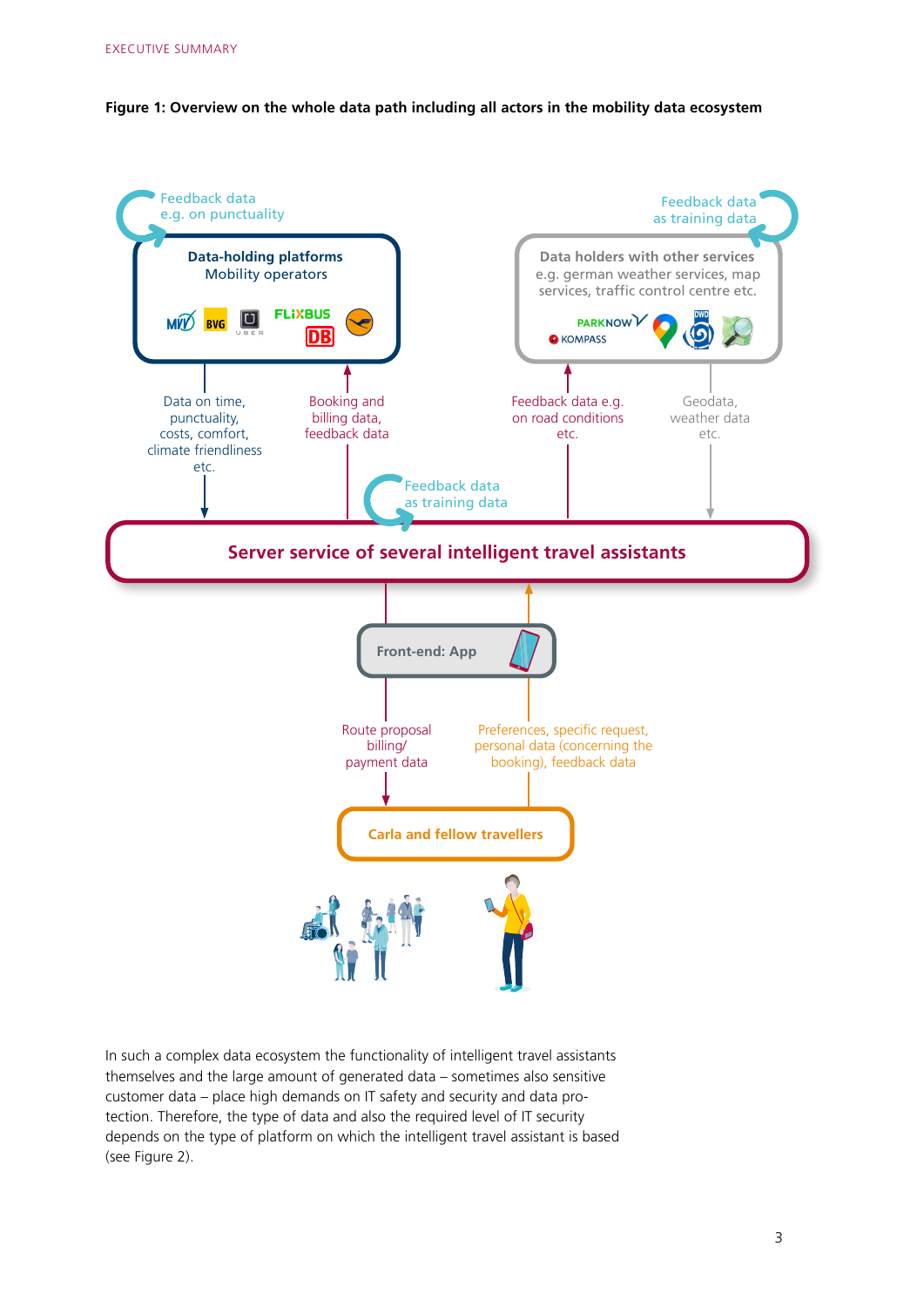

#### **Figure 2: Relationship between the type of platform and the type of data**

The authors' aim is therefore to identify possible risks in the use of an AI-based travel assistant and to suggest possible solutions (chapter 4). In principle, the "safety and security by design" approach should be applied here, especially in the development phase in order to integrate security measures, especially for the protection of personal data.

## Possible design options

The authors propose concrete design options which they address to different actors, in order to realise intelligent travel assistants as safely and securely as possible and in compliance with data protection:

#### **Users of AI travel assistants should...**

- $\blacksquare$  take precautions to avoid potential risks regarding IT safety and security and also data protection. This requires a reflective handling of one's own data when using intelligent travel assistants ("smart trust").
- $\blacksquare$  be careful when choosing the provider of smart travel assistants.
- keep data details to a minimum. The rule is: "Only as much as necessary".
- **b** be open to accept existing information offers on how AI systems work.

#### **Platform operators should...**

- **E** as responsible for the quality of the offer, ensure that an adequate level of data protection and IT safety and security is maintained. This also includes the participating mobility providers.
- make a conscious and targeted selection of participating mobility providers.
- $\blacksquare$  continuously check compliance with the specified requirements.
- $\blacksquare$  let check their own offers, including the algorithms, by independent certification and audits.
- $\blacksquare$  strive for a high level of IT safety and security on their own responsibility.

#### **Mobility providers should...**

- **E** always enable checks of their own system to demonstrate seriousness to the platform operator.
- $\blacksquare$  strive for a high level of IT safety and security on their own responsibility.